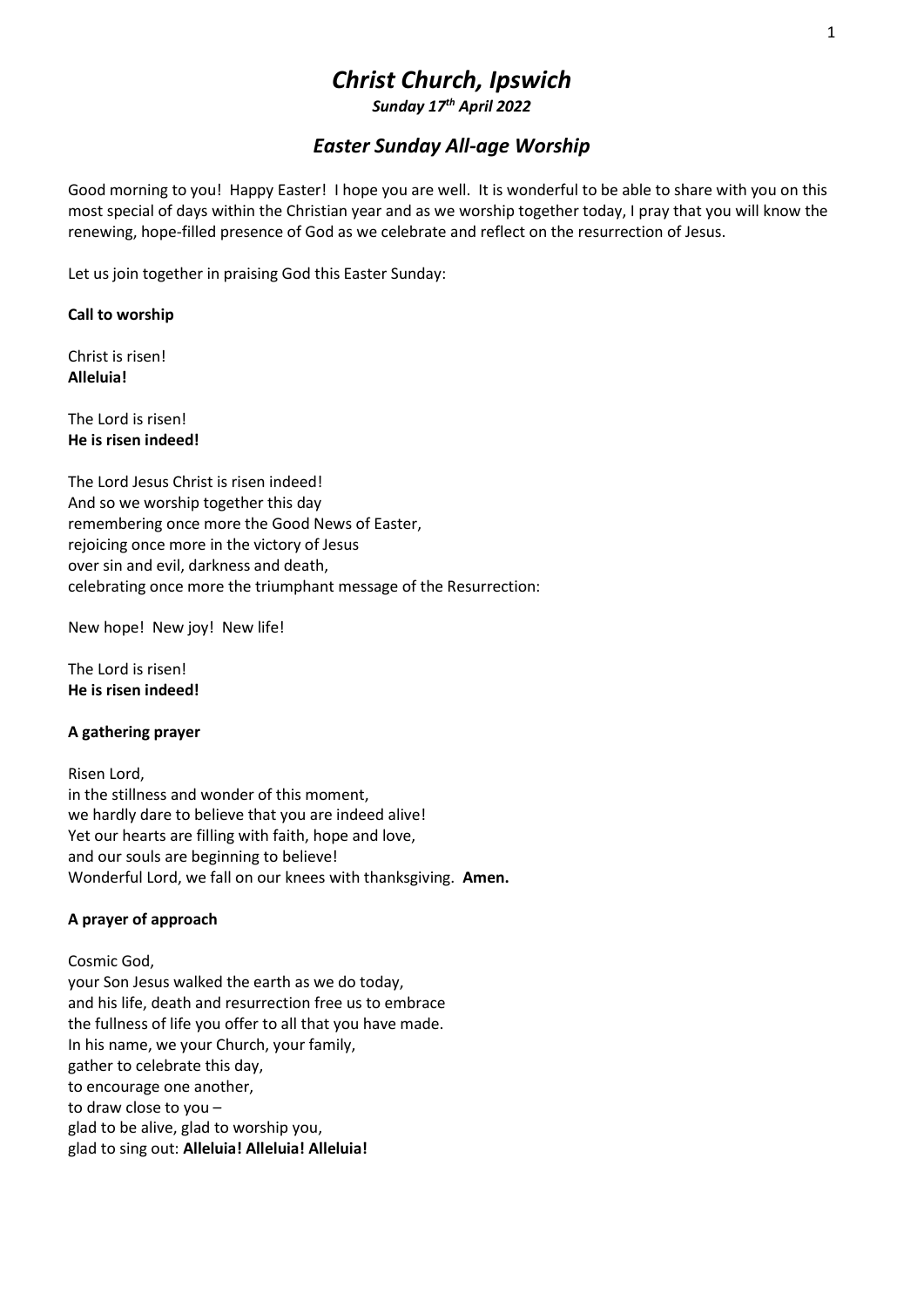#### R&S 232 Christ the Lord is risen today

1 Christ the Lord is risen today, Alleluia! let creation join to say: Alleluia! raise your joys and triumphs high, Alleluia! sing, ye heavens, thou earth reply: Alleluia!

2 Love's redeeming work is done, fought the fight, the battle won; lo! our sun's eclipse is o'er; lo! he sets in blood no more.

3 Vain the stone, the watch, the seal; Christ hath burst the gates of hell: death in vain forbids his rise; Christ hath opened paradise.

4 Lives again our glorious King; where, O death, is now thy sting? Dying once he all doth save; where's thy victory, boasting grave?

5 Soar we now where Christ hath led, following our exalted Head; made like him, like him we rise: ours the cross, the grave, the skies.

6 Hail the Lord of earth and heaven! Praise to thee by both be given: thee we greet triumphant now, hail, the Resurrection Thou!

Charles Wesley. (1707-88)

## A prayer of adoration

Creator God, giver of life; Jesus Christ, Lord of life; Holy Spirit, pulse of life: we bring you our 'alleluias' and our thanks for the joy, the hope and the wonder of the Resurrection – which we celebrate today. Amen.

#### A prayer of confession

We are sorry, Lord, for the times when we stay in the tomb of our lack of belief and fill it with our fear. Forgive us, and release us to be your witnesses in your world today. We are sorry for the times we are sceptical when others share the power of the Resurrection in their lives. Forgive us, and release us to be your witnesses in your world today. We are sorry for the times when we live as if there were no Easter. Forgive us, and release us to be your witnesses in your world today. Amen.

#### Assurance of forgiveness

Jesus is alive! Jesus is alive! Death is overcome: Jesus is alive! He is your one true Son: Jesus is alive! We are freed from sin: Jesus is alive! Our new lives can begin: Jesus is alive! On this joyful Easter Day: Jesus is alive! So let us sing and dance and rejoice. Jesus is alive! Amen.

#### A prayer of praise

Amazing God, we praise you that from the silence of an empty tomb, a message of joy has spread around the world. From the brutality of a death on a cross, healing love has touched the whole of creation. From the initial uncertainty of the first disciples, your Church has grown and reached out in faith to all. Thank you for Easter; thank you for life; thank you for everything. Amen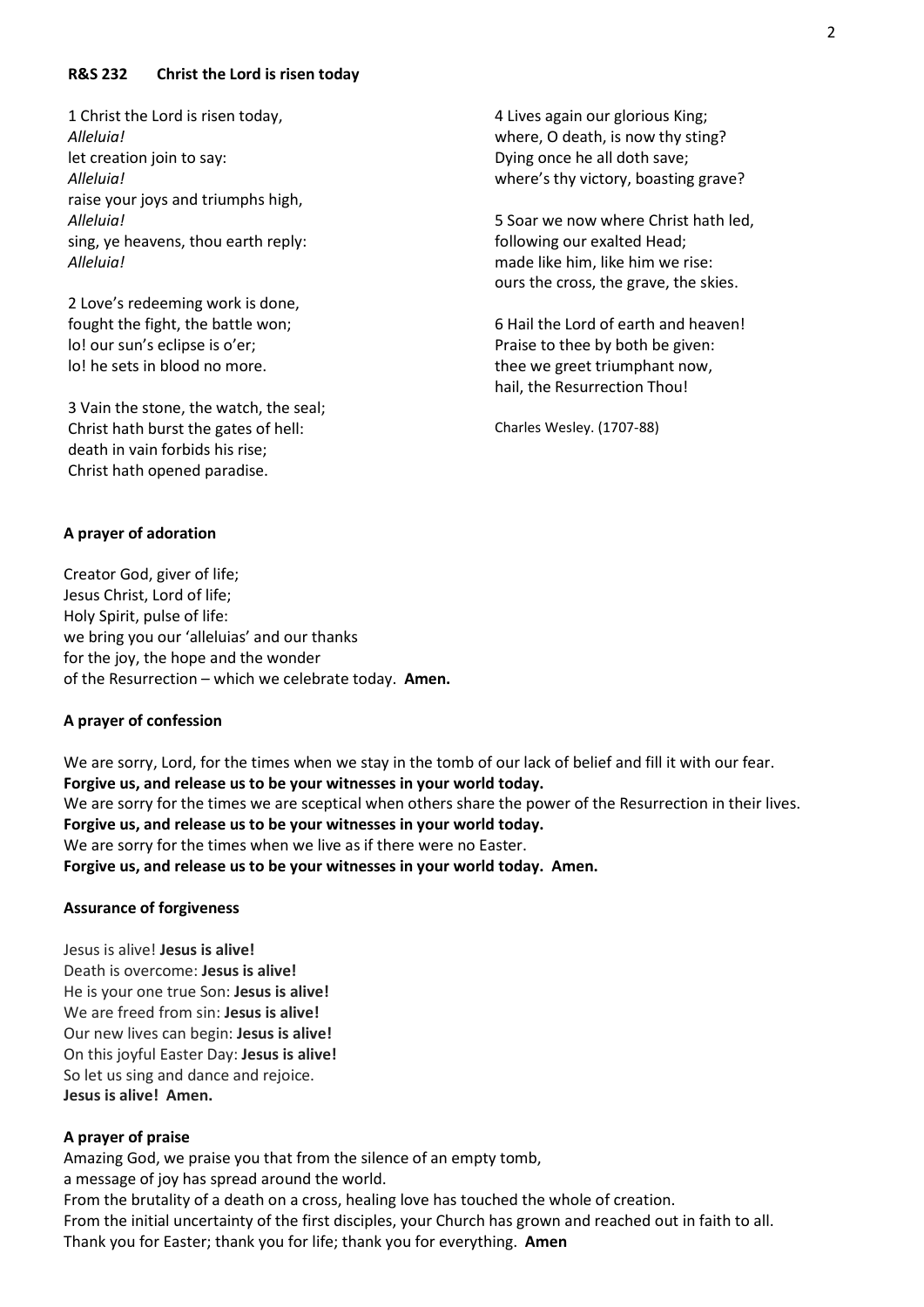#### All-age Prayer

For raising Jesus from the dead: glory to God this joyful Easter Day. As we eat our Easter eggs: glory to God this joyful Easter day. For love to share with one another, today and every day: glory to God this joyful Easter Day. Amen.

#### Action Song As the sun rises on a new day

As the sun rises on a new day, May our hearts say, 'God is good to us.' As the sun rises on a new day, May our songs say, 'You are faithful God.'

As the sun rises on a new day, May our hearts say, 'God is good to us.' As the sun rises on a new day, May our songs say, 'We are grateful Lord.'

1 Your loving kindness is new every morning, Through every season and change. Nothing can hinder the love you have for me, Nothing will stop me from singing your praise! As the sun rises on a new day…

2 Vaster than oceans is your love towards me, More than I'll ever contain. Goodness and mercy in every new morning, Love never-ending for all of my days. As the sun rises on a new day…

3 All of creation will tell of your glory, Your love forever proclaimed. Songs rising up, we'll awaken the morning, Voices together declaring your praise! As the sun rises on a new day…

Words and Music by Mark and Helen Johnson © 2018 & 2019 Out of the Ark Ltd, Middlesex TW12 2HD

#### Easter Day Old Testament Reading: Psalm 118:1-2, 14-24

#### A Song of Victory

- $1$ O give thanks to the Lord, for he is good; his steadfast love endures for ever!
- <sup>2</sup> Let Israel say,
	- 'His steadfast love endures for ever.'
- <sup>14</sup> The Lord is my strength and my might; he has become my salvation.
- $15$ There are glad songs of victory in the tents of the righteous:

'The right hand of the Lord does valiantly;

- $16$  the right hand of the Lord is exalted; the right hand of the Lord does valiantly.'
- <sup>17</sup>I shall not die, but I shall live, and recount the deeds of the Lord.
- <sup>18</sup>The Lord has punished me severely, but he did not give me over to death.
- <sup>19</sup> Open to me the gates of righteousness, that I may enter through them and give thanks to the Lord.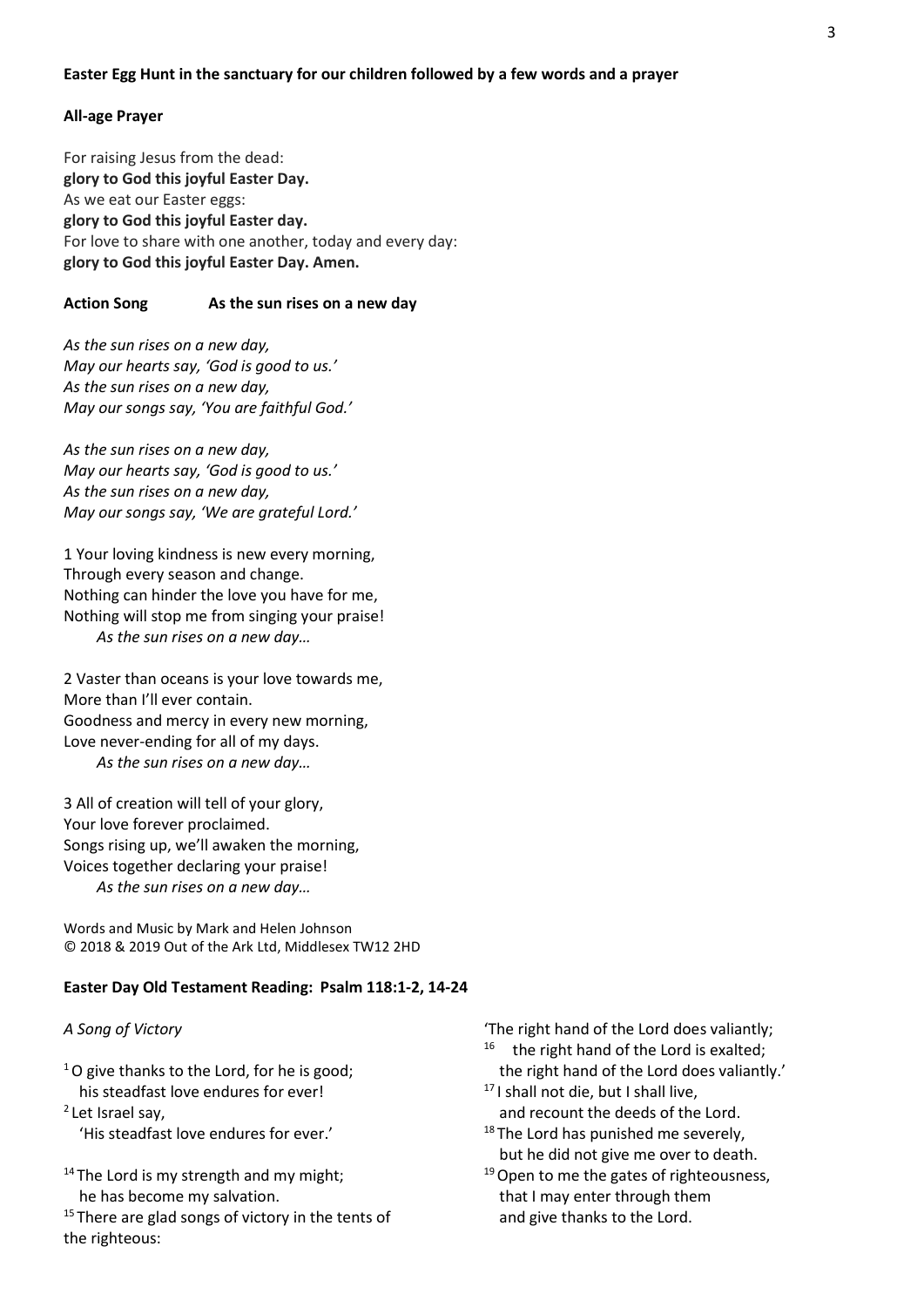<sup>20</sup>This is the gate of the Lord; the righteous shall enter through it.  $21$ I thank you that you have answered me and have become my salvation.

<sup>22</sup>The stone that the builders rejected

Easter Day Gospel Reading: Luke 24:1-12

## The Resurrection of Jesus

24 But on the first day of the week, at early dawn, they came to the tomb, taking the spices that they had prepared. <sup>2</sup>They found the stone rolled away from the tomb, <sup>3</sup> but when they went in, they did not find the body. <sup>4</sup> While they were perplexed about this, suddenly two men in dazzling clothes stood beside them. <sup>5</sup> The women were terrified and bowed their faces to the ground, but the men said to them, 'Why do you look for the living among the dead? He is not here, but has risen. <sup>6</sup>Remember how he told you, while he was still in Galilee, <sup>7</sup> that the Son of Man must be handed over to sinners, and be crucified, and on the third day rise again.' <sup>8</sup>Then they remembered his words, <sup>9</sup> and returning from the tomb, they told all this to the eleven and to all the rest. <sup>10</sup> Now it was Mary Magdalene, Joanna, Mary the mother of James, and the other women with them who told this to the apostles. <sup>11</sup> But these words seemed to them an idle tale, and they did not believe them. <sup>12</sup> But Peter got up and ran to the tomb; stooping and looking in, he saw the linen cloths by themselves; then he went home, amazed at what had happened.

## BPW 251 I know that my Redeemer lives!

| 1 I know that my Redeemer lives!       | 3 He lives, and grants me daily breath; |
|----------------------------------------|-----------------------------------------|
| What joy the blest assurance gives!    | He lives, and I shall conquer death;    |
| He lives, he lives, who once was dead; | He lives, my mansion to prepare;        |
| He lives, my everlasting Head!         | He lives, to lead me safely there.      |
| 2 He lives, to bless me with his love; | 4 He lives, all glory to his name;      |
| He lives, to plead for me above;       | He lives, my Saviour, still the same;   |
| He lives, my hungry soul to feed;      | What joy the blest assurance gives!     |
| He lives, to help in time of need.     | I know that my Redeemer lives!          |

Samuel Medley (1738-99)

## Reflection

This Easter Sunday, we hear Luke's story of the Resurrection of Jesus. While the names may differ, all the Gospels agree that the first witnesses of the empty tomb were the women who followed Jesus to the cross, and then to his grave. The women come to honour Jesus in the only way left to them, that is to improve his grave with spices. Clearly, they weren't anticipating the resurrection, were they!? No wonder they were 'perplexed' to find that the body is missing and the tomb is empty. And what happens next is terrifying: 'suddenly two men in dazzling clothes stood beside them'. As the women are facing this fearful moment, the two men wearing what must have been like the most magnificent Hi-Viz clothing(!) remind them that Jesus had predicted he would rise again (Luke 9:22). They remembered Jesus' words and this no doubt led to a new understanding and experience of Jesus which went way beyond the Cross. They then hurry back into the city to tell the disciples and the rest of Jesus' followers that he has risen.

In some Christian traditions, Mary Magdalene has been called the 'apostle to the apostles', but clearly, she is not the only one. Really, all the women Luke lists in verse 10, 'Mary Magdalene, Joanna, Mary the mother of James, and the other women' could be called this, couldn't they? It is sad and rather strange that the apostles initially don't believe the women even though they've been following Jesus together all though his ministry; perhaps it's because women were not considered to be reliable witnesses under Jewish law. We will see that the women's faithfulness at the end of the Gospel even mirrors that of Elizabeth and Mary at the beginning. And throughout his Gospel, Luke consistently shows women, as well as men, proclaiming the good news of salvation for all in Christ. Now, while the Church has made some progress regarding the treatment of women, in many contexts there still remains much work to be done, and much change required for equality to be real

 has become the chief cornerstone. <sup>23</sup> This is the Lord's doing; it is marvellous in our eyes.  $24$ This is the day that the Lord has made; let us rejoice and be glad in it.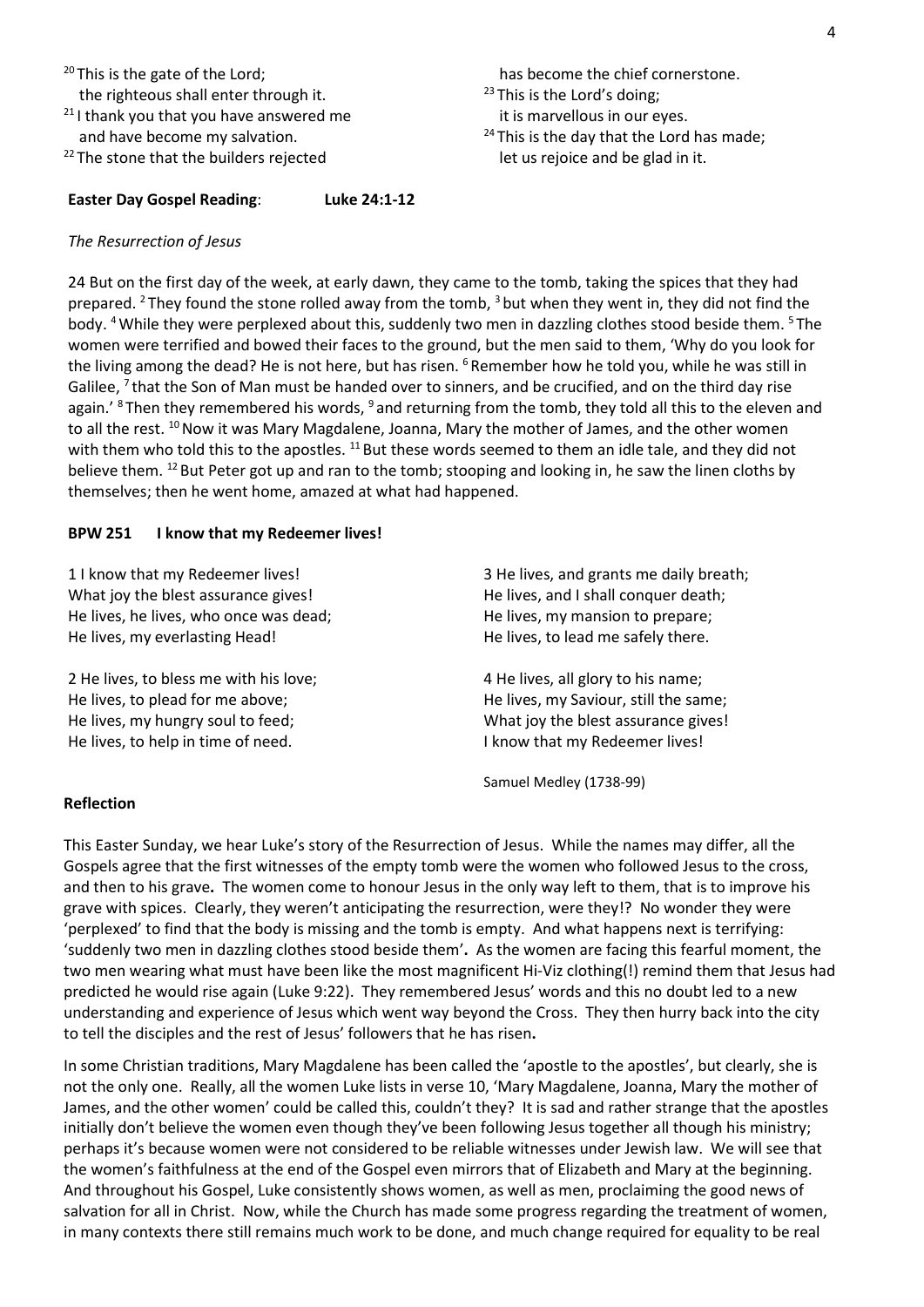and lasting. In fact, I am certain that working towards all being included and all being treated equal within the Church, remains a Gospel imperative. We the Church are called to challenge any and all prejudice within the church family and beyond, whether it be because of gender, race, sexuality, disability, nationality or for any other reasons. As we reflect further on the apostles' initial response to the women, perhaps we consider how sceptical we are when assessing or accepting people's experience of God? God often chooses those that we might not speak with. Are we prepared to listen to those we wouldn't expect to speak God's message? Who might that be? Who are the people in our community whose voices we might be tempted to ignore? Or those whose words we might carefully check out before believing them, just as Peter does? Thankfully, Peter is someone who clearly grew and changed a lot in this important area. In Acts 10:34, when speaking in Cornelius's home, Peter declares that 'I truly understand that God shows no partiality'. Let's also stay open to change and let's keep on growing when it comes to inclusivity and acceptance of others and their experiences of the divine.

Luke then tells us that Peter then goes and sees the empty tomb for himself. We hear that, bizarrely, 'then he went home, amazed at what had happened' (verse 12). We do not see him immediately bearing witness, as the women had. The women's reaction to hearing the good news is to go and tell the disciples and the others gathered with them. Peter's reaction is to be amazed but to go home! The story of the Emmaus Road occurs next, and it is only as that story ends that we hear that Peter has told the rest of Jesus' followers. I don't know, perhaps he needed time to process his amazement?

What about us? What is our reaction to hearing the good news of Jesus' resurrection? Are we good witnesses or do we keep it to ourselves? What prevents us from being witnesses today? Perhaps we think about being witnesses, mindful that, as Jim Friedrich, an Episcopalian priest, writer, and creative thinker astutely writes, the 'Resurrection isn't something we explain. It's something we live and breathe.' In light of this, maybe as we work to be witnesses, we consider how we are living, how we are praying and whether we are ready to take God's hope, healing, peace, light and vibrant life into this dark, warring and hurting world? As we once more approach the mystery of the empty tomb, perhaps like the women in Luke's story, God draws us away from the empty tomb to discover the risen Christ himself leading us into new ways of experiencing and loving the suffering and crucified Christ, and then encouraged and empowered by the Spirit, we celebrate the joy of Easter, we reflect on our own work as witnesses and we go out into the world to proclaim in word and deed the good news of Easter that:

Christ is risen! Alleluia!

The Lord is risen! He is risen indeed!

Amen.

## A moment for reflection

## R&S 250 The strife is o'er, the battle done

1 The strife is o'er, the battle done; now is the Victor's triumph won; O let the song of praise be sung: Alleluia!

2 Death's mightiest powers have done their worst, but Christ their legions has dispersed; let shouts of praise and joy outburst: Alleluia!

3 On the third day he rose again glorious in majesty to reign; O let us swell the joyful strain: Alleluia!

4 He broke the ancient chains of hell; the bars from heaven's high portals fell; let hymns of praise his triumph tell: Alleluia!

5 Lord, by the stripes which wounded thee, from death's dread sting thy servants free, that we may live, and sing to thee: Alleluia!

Latin, 17th cent. tr. Francis Pott (1832-1909) altd.\*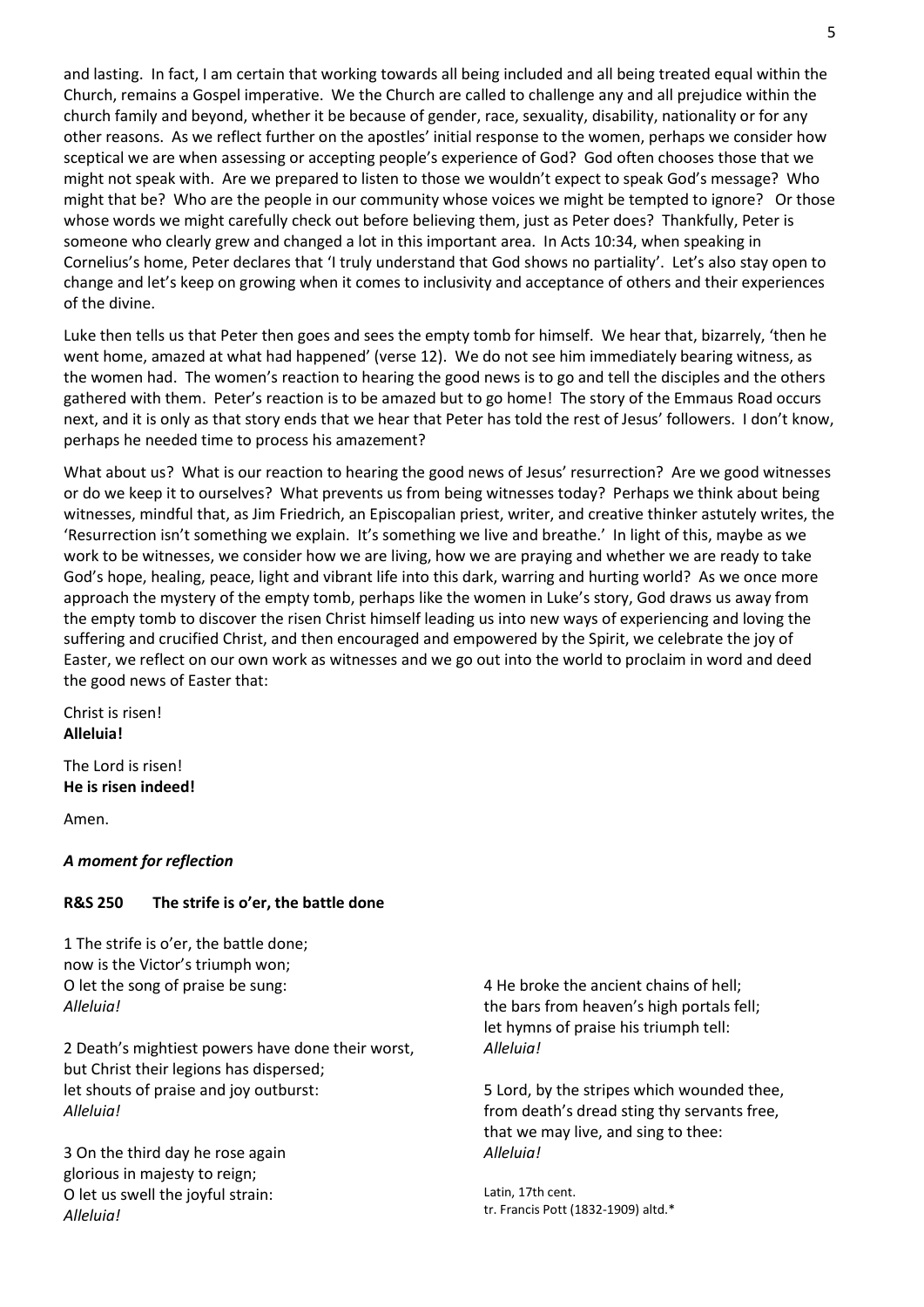## Our prayers of intercession

Lord God, our hearts fill with joy today at the most wonderful news ever: Jesus is alive!

We thank you for all the signs of life that we see around us: sunshine, blossom on the trees, baby birds and animals, buds peeping through the ground; new life is blooming everywhere. Thank you for the smell of spring, the warmer days, the lighter nights all pointing towards the regeneration that comes from you. Yours is the glory; risen, conquering Son.

## Endless is the victory over death you've won.

Lord Jesus, thank you that you went to the cross for us. Thank you that you love us so much that you willingly suffered all the pain and horror so that we might have a relationship with God. We rejoice that the curtain of separation was torn in two as you died, reconciling us to God. Thank you for love beyond measure. For us. Yours is the glory; risen, conquering Son.

## Endless is the victory over death you've won.

Thank you, Lord, for the tremendous victory of the resurrection. Thank you for the hope, the joy, the fulfilment, the everlasting life that your rising brings. Words cannot fully express the amazing triumph of that silent moment in the garden when you once again began to breathe.

Yours is the glory; risen, conquering Son.

## Endless is the victory over death you've won.

Lord, we thank you for signs of resurrection in our own lives: perhaps something new learnt, a chance for rest and relaxation, a new job, a new member of the family, a recovery. There are so many ways that you bring new growth into our lives. We pause now to thank you for special times that we have recently experienced… Yours is the glory; risen, conquering Son.

#### Endless is the victory over death you've won.

Lord Jesus, as the women came to the tomb in sorrow, their eyes full of tears, we are aware of so much sorrow still in our world. We lift to you now all the places where conflict exists – between nations, between factions, between families, between partners. We bring to you our suffering planet: where the beauty you have created is being squeezed by humanity's selfishness and greed. We bring to you all those who are in pain: those we know and love who are sick, full of sorrow, loneliness or despair.

## A moment for us to pray for one another and to bring our own prayers before God.

Lord, we deeply desire that your resurrected presence will fill those people and places of pain and redeem them, bringing the new life that is so dearly needed. Touch every heart with your eternal love, filling each seemingly hopeless situation with the promise of resurrected, everlasting hope.

## Yours is the glory; risen, conquering Son.

## Endless is the victory over death you've won.

Lord, the news of your rising was so amazing that even your closest friends struggled to believe it at first. We pray for all those we know who struggle to believe and trust in you. We ask you to help them ponder the evidence, just like Peter did, and to think seriously about what they see. Help us to show them, by our joy at your resurrection, that new life in Jesus is for everyone, for ever.

Yours is the glory; risen, conquering Son.

## Endless is the victory over death you've won.

As we celebrate your victory, Lord, go before us this week into every situation we face. Give us new eyes to encounter your freshness and new life. Help us to remember that your resurrection is for ever, not just for one day. Thank you for being alive in us now. Breathe your Spirit into our hearts this week so that we may be faithful witnesses to all that you are and all that you have done.

Yours is the glory; risen, conquering Son.

#### Endless is the victory over death you've won.

Lord, on this most special of days, we once again say thank you with all of our being. Thank you, Lord Jesus. Amen.